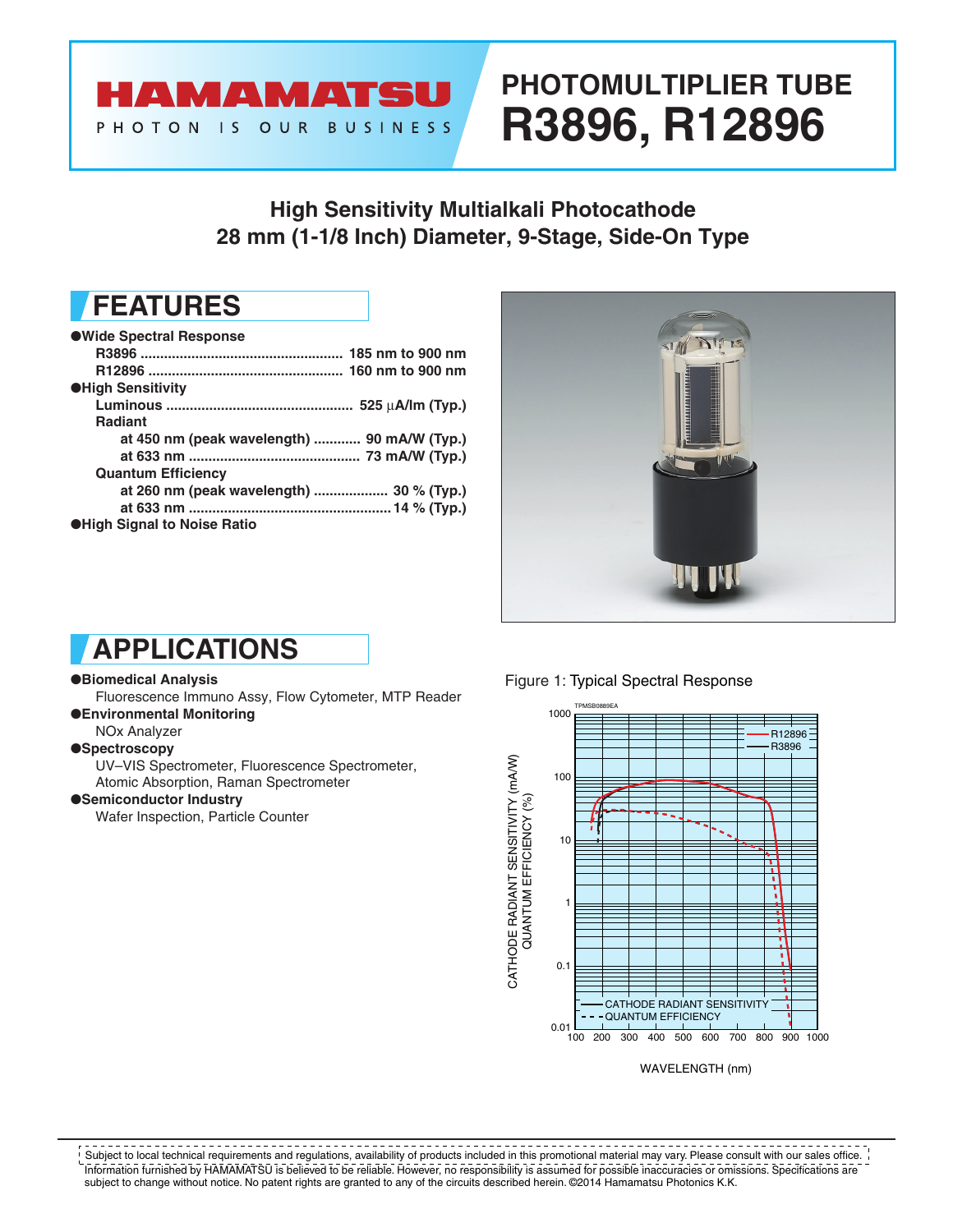# **SPECIFICATIONS**

#### **GENERAL**

|                                      | <b>Parameter</b>               | R3896                      | R12896                       | <b>Unit</b> |  |
|--------------------------------------|--------------------------------|----------------------------|------------------------------|-------------|--|
| <b>Spectral Response</b>             |                                | 185 to 900                 | 160 to 900                   | nm          |  |
|                                      | Wavelength of Maximum Response |                            | 450                          | nm          |  |
| Photocathode                         | Material                       | Multialkali                |                              |             |  |
|                                      | Minimum Effective Area         | $8 \times 24$              |                              | mm          |  |
| <b>Window Material</b>               |                                | UV glass                   | <b>Fused silica</b>          |             |  |
|                                      | Structure                      |                            | Circular-cage                |             |  |
| Dynode                               | Number of Stages               | 9                          |                              |             |  |
| <b>Direct</b>                        | Anode to Last Dynode           | 4                          |                              | pF          |  |
| Interelectrode                       | Anode to All Other             | 6                          |                              |             |  |
| Capacitances                         | Electrodes                     |                            |                              | pF          |  |
| Base                                 |                                |                            | 11-pin base JEDEC No. B11-88 |             |  |
| Weight                               |                                | Approx. 45                 | g                            |             |  |
| <b>Operating Ambient Temperature</b> |                                | $-30$ to $+50$             | $^{\circ}C$                  |             |  |
| Storage Temperature                  |                                | $-30$ to $+50$             | $^{\circ}C$                  |             |  |
| Suitable Socket                      |                                | E678-11A (Sold Separately) |                              |             |  |
| Suitable Socket Assembly             |                                | E717-63 (Sold Separately)  |                              |             |  |

#### **MAXIMUM RATINGS (Absolute Maximum Values)**

|                         | <b>Parameter</b>                        | <b>Value</b> | Unit |
|-------------------------|-----------------------------------------|--------------|------|
| Supply                  | Between Anode and Cathode               | 1250         |      |
|                         | Voltage   Between Anode and Last Dynode | 250          |      |
| Average Anode Current A |                                         |              | mA   |

#### **NOTES**

A: Averaged over any interval of 30 seconds maximum.

- B: The light source is a tungsten filament lamp operated at a distribution temperature of 2856 K. Supply voltage is 100 V between the cathode and all other electrodes connected together as anode.
- C: Red/White ratio is the quotient of the cathode current measured using a red filter (Toshiba R-68) interposed between the light source and the tube by the cathode current measured with the filter removed under the same conditions as Note B.
- D: The value is cathode output current when a blue filter (Corning CS 5-58 polished to 1/2 stock thickness) is interposed between the light source and the tube under the same condition as Note B.
- E: Measured with the same light source as Note B and with the voltage distribution ratio shown in Table 1 below.

| Table 1: Voltage Distribution Ratio                          |  |  |  |  |  |  |  |  |  |  |  |
|--------------------------------------------------------------|--|--|--|--|--|--|--|--|--|--|--|
| Electrodes   K $\vert$ Dy1 Dy2 Dy3 Dy4 Dy5 Dy6 Dy7 Dy8 Dy9 P |  |  |  |  |  |  |  |  |  |  |  |

SuppIy Voltage: 1000 V, K: Cathode, Dy: Dynode, P: Anode

F: Measured with the same supply voltage and voltage distribution ratio as Note E after removal of light.

| Ratio | 1 | 1 | 1 | 1 | 1 | 1 | 1 | 1

- G: The rise time is the time for the output pulse to rise from 10 % to 90 % of the peak amplitude when the entire photocathode is illuminated by a delta function light pulse.
- H: The electron transit time is the interval between the arrival of delta function light pulse at the entrance window of the tube and the time when the anode output reaches the peak amplitube. In measurement, the whole photocathode is illuminated.
	- I : Also called transit time jitter. This is the fluctuation in electron transit time between individual pulses in the signal photoelectron mode, and may be defined as the FWHM of the frequency distribution of electron transit times.
	- J: Hysteresis is temporary instability in anode current after light and voltage are applied.



#### (1)Light Hysteresis

The tube is operated at 750 V with an anode current of 1 µA for 5 minutes. The light is then removed from the tube for a minute. The tube is then re-illuminated by the previous light level for a minute to measure the variation. (2)Voltage Hysteresis

The tube is operated at 300 V with an anode current of 0.1 µA for 5 minutes. The light is then removed from the tube and the supply voltage is quickly increased to 800 V. After a minute, the supply voltage is then reduced to the previous value and the tube is re-illuminated for a minute to measure the variation.

### **CHARACTERISTlCS (at 25** °**C)**

|                                                                       |                              | <b>Parameter</b>                       |      | R3896               |      |      | R12896              |                          |             |  |
|-----------------------------------------------------------------------|------------------------------|----------------------------------------|------|---------------------|------|------|---------------------|--------------------------|-------------|--|
|                                                                       |                              |                                        | Min. | Typ.                | Max. | Min. | Typ.                | Max.                     | <b>Unit</b> |  |
|                                                                       |                              | at 194 nm                              |      | 21                  |      |      | 30                  |                          | $\%$        |  |
|                                                                       | Quantum                      | at 254 nm                              |      | 29                  |      |      | 31                  |                          | $\%$        |  |
|                                                                       | Efficiency                   | at 450 nm                              |      | 25                  |      |      | 25                  |                          | $\%$        |  |
|                                                                       |                              | at 633 nm                              |      | 14                  |      |      | 14                  |                          | $\%$        |  |
|                                                                       |                              | at 852 nm                              |      | 0.73                |      |      | 0.73                | $\overline{\phantom{0}}$ | $\%$        |  |
| Cathode                                                               | Luminous <sup>B</sup>        |                                        | 475  | 525                 |      | 475  | 525                 |                          | µA/lm       |  |
| Sensitivity                                                           |                              | at 194 nm                              |      | 33                  |      |      | 47                  |                          | mA/W        |  |
|                                                                       |                              | at 254 nm                              |      | 60                  |      |      | 63                  | $\overline{\phantom{0}}$ | mA/W        |  |
|                                                                       | Radiant                      | at 450 nm                              |      | 90                  |      |      | 90                  |                          | mA/W        |  |
|                                                                       |                              | at 633 nm                              |      | 73                  |      |      | 73                  |                          | mA/W        |  |
|                                                                       |                              | at 852 nm                              |      | 5.0                 |      |      | 5.0                 |                          | mA/W        |  |
|                                                                       | Red/White Ratio <sup>C</sup> |                                        |      | 0.4                 |      |      | 0.4                 |                          |             |  |
|                                                                       |                              | Blue Sensitivity Index <sup>D</sup>    |      | 15                  |      |      | 15                  |                          |             |  |
| Anode<br>Sensitivity                                                  | Luminous <sup>E</sup>        |                                        | 3000 | 5000                |      | 3000 | 5000                |                          | A/m         |  |
| Gain <sup>E</sup>                                                     |                              |                                        |      | $9.5 \times 10^{6}$ |      |      | $9.5 \times 10^{6}$ |                          |             |  |
| Anode Dark Current <sup>F</sup><br>(After 30 min Storage in Darkness) |                              |                                        | 10   | 50                  |      | 10   | 50                  | nA                       |             |  |
|                                                                       |                              | Anode Pulse Rise Time <sup>G</sup>     |      | 2.2                 |      |      | 2.2                 |                          | ns          |  |
| Time                                                                  |                              | Electron Transit Time <sup>H</sup>     |      | 22                  |      |      | 22                  |                          | ns          |  |
| Response                                                              |                              | Transit Time Spread (TTS) <sup>1</sup> |      | 1.2                 |      |      | 1.2                 |                          | ns          |  |
| Anode Current<br>Light Hysteresis                                     |                              |                                        | 0.1  |                     |      | 0.1  |                     | $\%$                     |             |  |
| Stability J<br>Voltage Hysteresis                                     |                              |                                        | 1.0  |                     |      | 1.0  |                     | $\%$                     |             |  |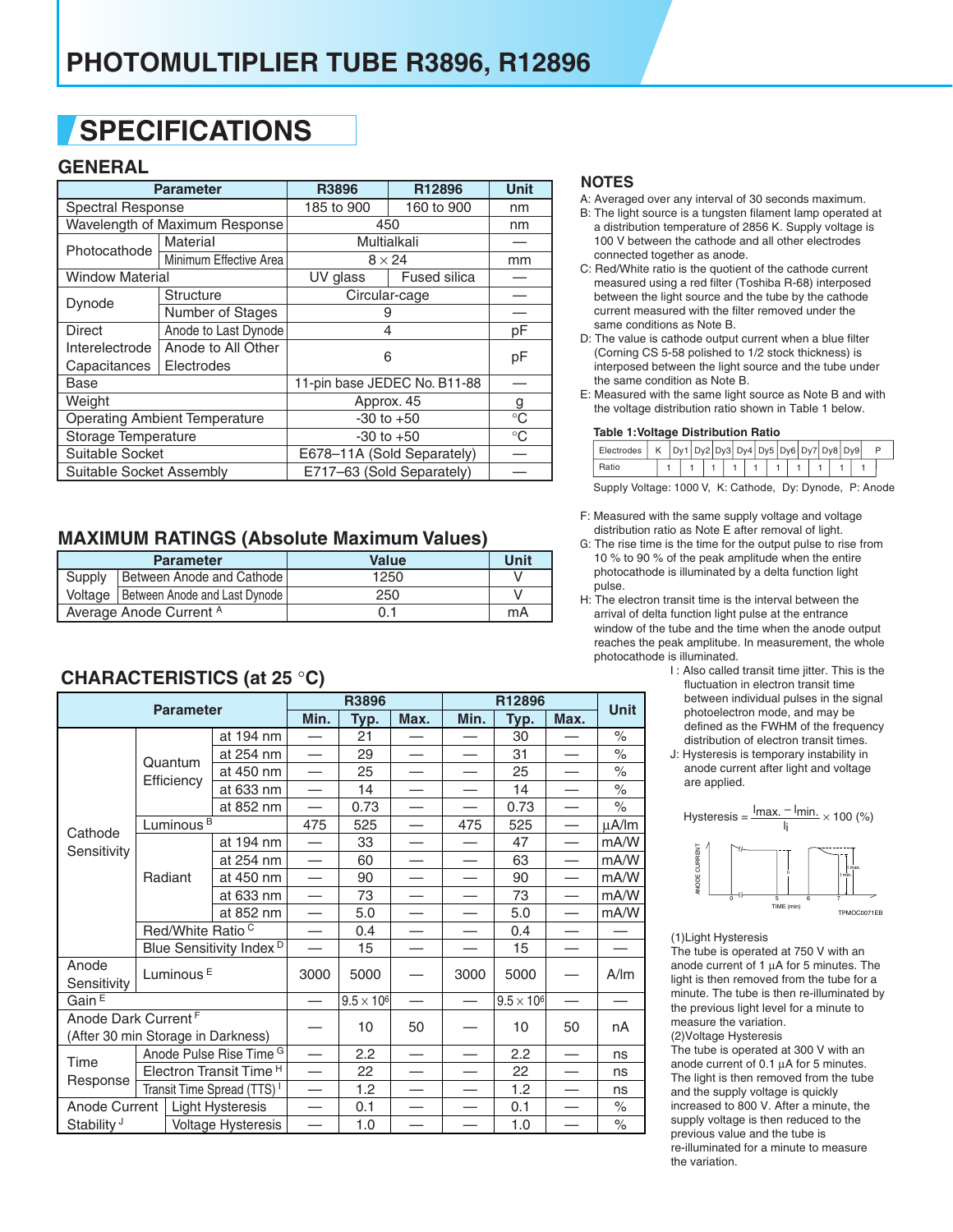



Figure 3: Anode Luminous Sensitivity and Gain Characteristics





Figure 4: Typical Time Response Figure 5: Typical Temperature Coefficient of Anode Sensitivity